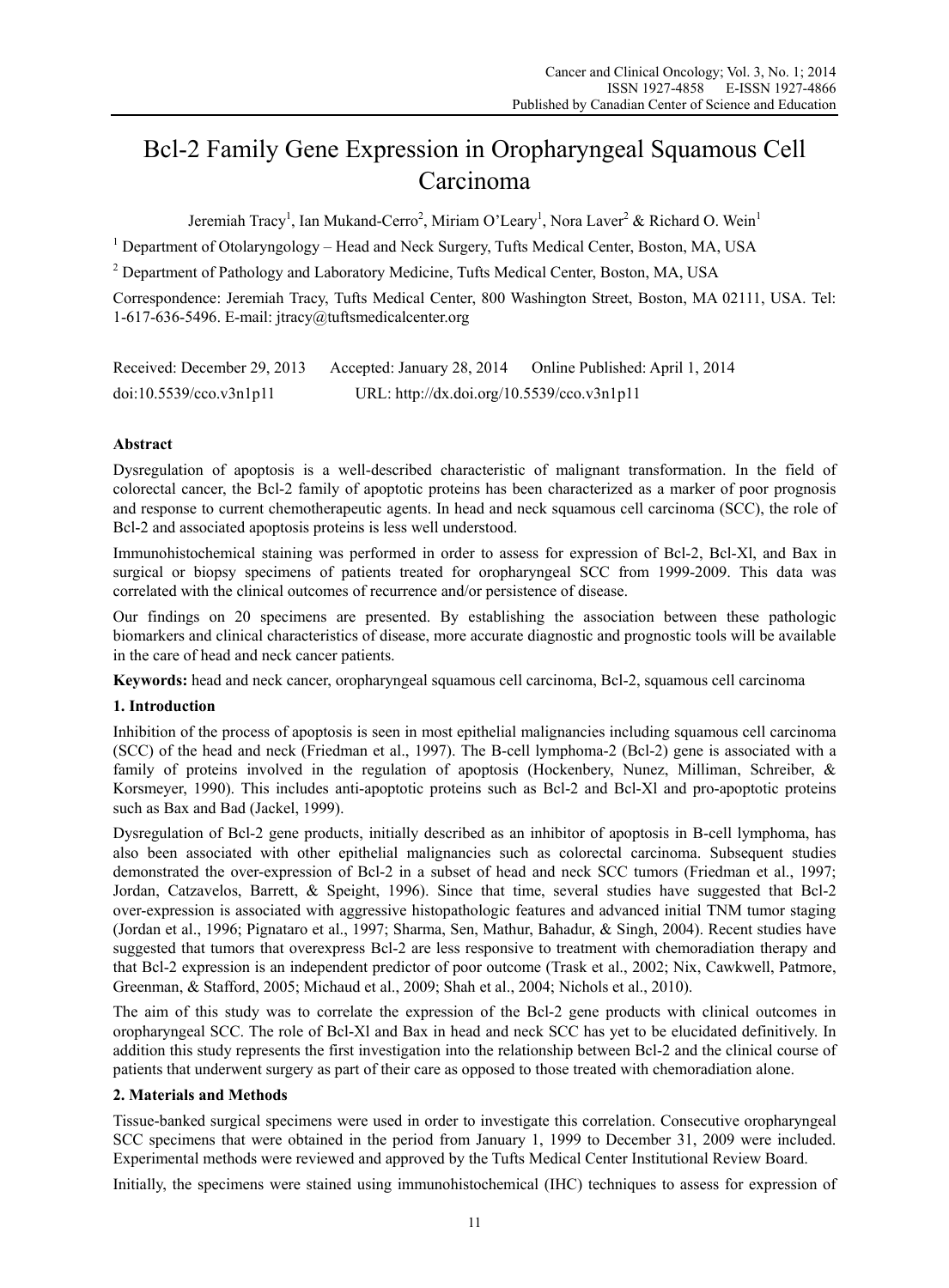three Bcl-2 family proteins: Bcl-2, Bcl-Xl, and Bax. Two independent researchers from the department of Pathology reviewed the slides for gene product expression.

Next, a review of the electronic medical record (EMR) was performed. Patient data recorded includes: age, TNM classification at presentation, smoking history, HPV status, and treatment modality used. Please see Table 1. Treatment plan was decided by institutional Multidisciplinary Head & Neck Board; involving otolaryngologist/head & neck surgeons, radiation oncologists, and medical oncologists.

|         |     |             |                | <b>TNM</b>                 | <b>Treatment</b> | Persistence/ |
|---------|-----|-------------|----------------|----------------------------|------------------|--------------|
| Patient | Age | <b>Sex</b>  | <b>Smoking</b> | Classification<br>modality |                  | Recurrence   |
| 1       | 70  | $\mathbf F$ | Y              | <b>CRT</b><br>T1N1M0       |                  | N            |
| 2       | 50  | M           | Y              | T2N0M0<br>Surgery/RT       |                  | Y            |
| 3       | 67  | M           | N              | T4N2bM0                    | Surgery/CRT      | N            |
| 4       | 71  | M           | ${\bf N}$      | T4N0M0                     | <b>CRT</b>       | $\mathbf Y$  |
| 5       | 47  | M           | Y              | T2N2bM0                    | Surgery/RT       | ${\bf N}$    |
| 6       | 54  | M           | N              | T1N0M0                     | Surgery          |              |
| 7       | 56  | M           | ${\bf N}$      | T4N0M0                     | Surgery/RT       | ${\bf N}$    |
| 8       | 58  | $\mathbf M$ | ${\bf N}$      | T3N1M0                     | <b>CRT</b>       | Y            |
| 9       | 53  | M           | N              | <b>T2N2M0</b>              | Surgery/CRT      | $\mathbf N$  |
| 10      | 58  | M           | N              | TxN1M0                     | Surgery/RT       | Y            |
| 11      | 47  | $\mathbf M$ | ${\bf N}$      | T1N3M0                     | Surgery/RT       | ${\bf N}$    |
| 12      | 49  | M           | Y              | T1N2bM0                    | Surgery/RT       | ${\bf N}$    |
| 13      | 51  | M           | ${\bf N}$      | T2N0M0                     | Surgery/RT       | ${\bf N}$    |
| 14      | 58  | M           | Y              | <b>T3N2M0</b>              | <b>CRT</b>       | ${\bf N}$    |
| 15      | 57  | M           | Y              | T1N2bM0                    | <b>CRT</b>       | Y            |
| 16      | 81  | $\mathbf M$ | Y              | T3N0M0                     | RT               | $\mathbf Y$  |
| 17      | 74  | M           | Y              | T1N0M0                     | RT               | Y            |
| 18      | 47  | M           | Y              | <b>T1N1M0</b>              | <b>CRT</b>       | ${\bf N}$    |
| 19      | 63  | $\mathbf M$ | ${\bf N}$      | T1N2bM0                    | <b>CRT</b>       | ${\bf N}$    |
| 20      | 64  | M           | $\mathbf N$    | T2N0M0                     | <b>CRT</b>       | $\mathbf N$  |

Table 1. Patient characteristics

CRT: concurrent chemoradiation therapy; Surgery/RT: surgical treatment with adjuvant radiation; Surgery/CRT: surgical treatment with adjuvant concurrent chemoradiation; RT: primary radiation treatment.

#### **3. Results**

The results of the first 20 specimens stained are presented below. The median age of patients was 58 years. The majority of patients (19/20) were male. At the time of diagnosis, 14 of the 20 patients had advanced stage (overall stage III/IV) disease. Approximately 50% (9/20) of patients had disease recurrence or persistence after initial treatment documented. The median duration of follow-up of patients within the group was 26 months.

On IHC testing, 9 specimens were found to express Bcl-2. Bcl-Xl and Bax were expressed in 6 and 11 specimens respectively. A semi-quantitative method was used to assess gene expression. Each specimen was examined by two independent surgical pathologists, who assigned a number indicating the number of cells in the specimen expressing staining. Values were assigned to categorize specimens as either "positive" or "negative" in order to more easily discuss the findings and begin to compare findings. Bcl-2 expression was considered positive if any staining was observed. Bcl-Xl was considered positive if >10% of cells examined were found to express gene product staining; and Bax (which was expressed in nearly all specimens) was considered positive for >90% staining. Recurrence/persistence rates by gene expression are listed in Table 2 below.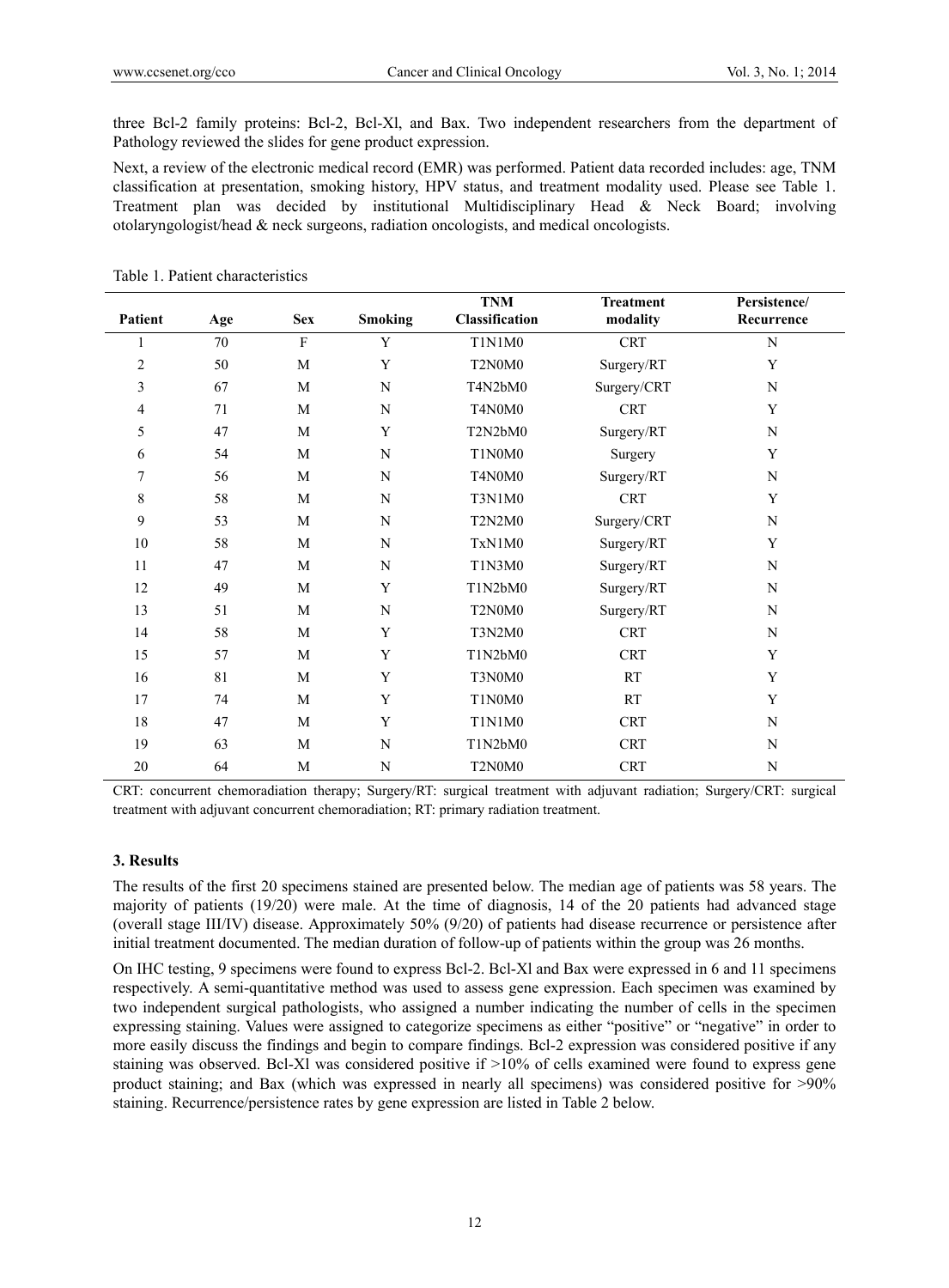

Figure 1. High-power (40x) microscopy demonstrating hematoxylin and eosin as well as Bcl-2, Bcl-Xl, and Bax IHC staining

| $\overline{ }$ |             | ັ້                |                |        |                |                     |                               |
|----------------|-------------|-------------------|----------------|--------|----------------|---------------------|-------------------------------|
|                | $\mathbf n$ | <b>Median Age</b> | <b>Smoking</b> | $HPV+$ | Stage I/II     | <b>Stage III/IV</b> | <b>Recurrence/Persistence</b> |
| Bcl-2          |             |                   |                |        |                |                     |                               |
| Negative       | 11          | 64                |                | 2      | 4              |                     | 6                             |
| Positive       | 9           | 53                | 2              | 8      | 2              |                     | 3                             |
| Bcl-Xl         |             |                   |                |        |                |                     |                               |
| Negative       | 14          | 58                | 7              | 5      | 5              | 9                   | 8                             |
| Positive       | 6           | 59                | 2              | 5      |                | 5                   |                               |
| Bax            |             |                   |                |        |                |                     |                               |
| Negative       | 9           | 58                | 4              |        | 4              | 5                   |                               |
| Positive       | 11          | 54                | 5              | 9      | $\overline{c}$ | 9                   |                               |

Table 2. Expression of Bcl-2 family proteins

## **4. Discussion**

The field of head and neck cancer has seen dramatic changes as molecular biology has identified new targets for highly specific chemotherapeutic agents (Le Tourneau & Siu, 2008). The role of Bcl-2 in the malignant transformation of colorectal cancers is well established and Phase II clinical trials evaluating the effectiveness of Bcl-2 inhibitors are currently being performed (Vogler, Dinsdale, Dyer, & Cohen, 2009). Only recently has Bcl-2 been identified as a factor in the etiology of head and neck SCC; and the role that Bcl-2 family proteins play is still not entirely understood. There exists conflicting data regarding whether Bcl-2 expression is associated with more or less aggressive disease (Nichols et al., 2010; Wu et al., 2012).

Bcl-2 expression in SCC at the oropharyngeal subsite has been reported and is currently the subject of large-scale prospective studies (Wu et al., 2012). The role of other Bcl-2 family proteins in head & neck cancer has not yet been determined. Ito et al. (1999) demonstrated that low Bax expression was associated with advanced tumor stage. Barber et al. (2013) found a statistically significant correlation between Bcl-Xl overexpression and nodal disease at presentation in a recent study utilizing tissue microarrays. The association of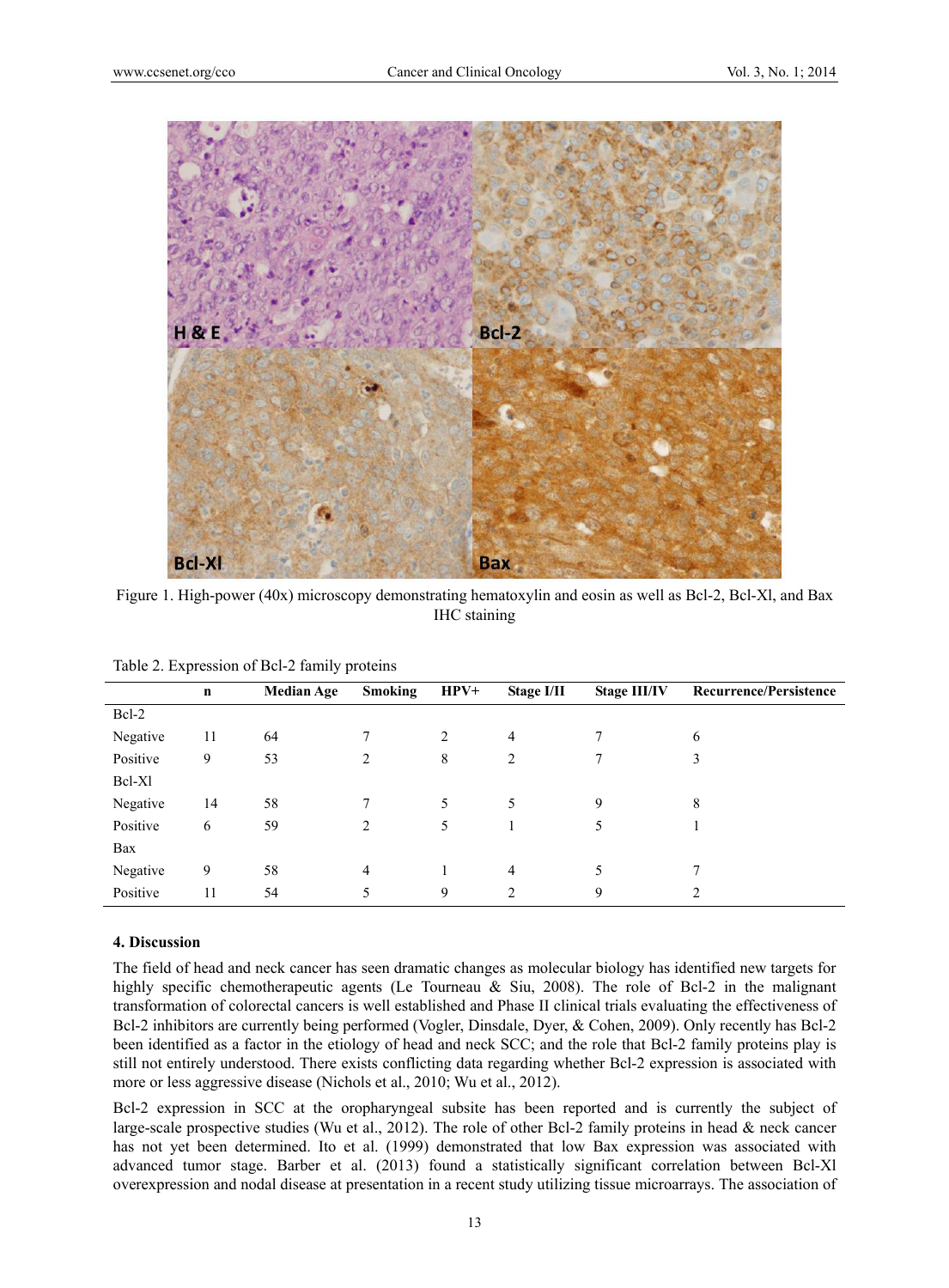these gene products with disease outcome and response to treatment has not been studied.

There is currently a great deal of interest in the field of head and neck cancer in identifying biomarkers which might aid in predicting disease prognosis. Bcl-2 inhibitors are currently in phase II clinical trials for use in advanced colorectal cancer (Vogler et al., 2009). Biomarker panels have already been applied to head & neck cancer in terms of guiding prognosis; HPV-status, Bcl-2, and other biomarkers were used to categorize patients as high, moderate, or low risk. Future studies will likely explore the possibility of de-intensifying chemoradiation protocols for patients with "low-risk" tumor biology (Wu et al., 2012).

Our data reflects some interesting trends. Nearly all of the patients whose tumors expressed Bax had recurrence or persistence. Further, Bcl-2 expression correlated with HPV positivity in 8 of 9 cases. The expression of Bcl-2 and HPV-positivity has previously been shown to be independent (Nichols et al., 2010). The sample size of this study is too small to make speculations regarding a correlation between gene expression and disease outcomes.

Bcl-2 gene expression is associated with oropharyngeal squamous cell carcinoma, and seems to be a negative prognostic indicator (Trask et al., 2002, Nichols et al., 2010). The role of other Bcl-2 family proteins has yet to be elucidated. Eventually, such information may guide treatment decisions such as tailoring chemotherapeutic regiments or decreasing radiation dosing. The Bcl-2 family of apoptosis proteins is intriguing candidates for additional investigation. Further research into the role these genes play in tumor growth and malignant transformation is warranted.

#### **References**

- Barber, B. R., Biron, V. L., Klimowicz, A. C., Puttagunta, L., Côté, D. W., & Seikaly, H. (2013). Molecular predictors of locoregional and distant metastases in oropharyngeal squamous cell carcinoma. *J Otolaryngol Head Neck Surg, 42*(1), 53. http://dx.doi.org/10.1186/1916-0216-42-53
- Friedman, M., Grey, P., Venkatesan, T. K., Bloch, I., Chawla, P., Caldarelli, D. D., & Coon, J. S. (1997). Prognostic significance of Bcl-2 expression in localized squamous cell carcinoma of the head and neck. *Ann Otol Rhinol Laryngol, 106*(6), 445-50.
- Hockenbery, D., Nunez, G., Milliman, C., Schreiber, R. D., & Korsmeyer, S. J. (1990). Bcl-2 is an inner mitochondrial membrane protein that blocks programmed cell death. *Nature, 348*, 334-6. http://dx.doi.org/10.1038/348334a0
- Ito, T., Fujieda, S., Tsuzuki, H., Sunaga, H., Fan, G., Sugimoto, C, … Saito, H. (1999). Decreased expression of Bax is correlated with poor prognosis in oral and oropharyngeal carcinoma. *Cancer Lett, 140*(1-2), 81-91.
- Jackel, M. (1999). Spontaneous apoptosis in laryngeal squamous cell carcinoma Is independent of bcl-2 and bax protein expression. *Cancer, 85*, 591-9. http://dx.doi.org/10.1002/(SICI)1097-0142(19990201)85:3<591::AI D-CNCR9>3.0.CO;2-F
- Jordan, R., Catzavelos, G., Barrett, & A., Speight, P. (1996). Differential expression of bcl-2 and bax in squamous cell carcinomas of the oral cavity*. Eur J Cancer, 32B*, 394-400. http://dx.doi.org/10.1016/S0964-1955(96)00033-4
- Kumar, B., Cordell, K. G., Lee, J. S., Worden, F. P., Prince, M. E., Tran, H. H., … Carey, T. E. (2008). EGFR, p16, HPV titer, Bcl-xL and p53, sex, and smoking as indicators of response to therapy and survival in oropharyngeal cancer. *J Clin Oncol, 26*, 3128-37. http://dx.doi.org/10.1200/JCO.2007.12.7662
- Le Tourneau, C., & Siu, L. L. (2008). Molecular-targeted therapies in the treatment of squamous cell carcinomas of the head and neck*. Current Opinion in Oncology, 20*, 256-63. http://dx.doi.org/10.1097/CCO.0b013e3282f9b575
- Michaud, W. A., Nichols, A. C., Mroz, E. A., Faquin, W. C., Clark, J. R., Begum, S., … Rocco, J. W. (2009). Bcl-2 blocks cisplatin-induced apoptosis and predicts poor outcome following chemoradiation treatment in advanced oropharyngeal squamous cell carcinoma. *Clin Cancer Res, 15*(5), 1645-54. http://dx.doi.org/10.1158/1078-0432.CCR-08-2581
- Nichols, A. C., Finkelstein, D. M., Faquin, W. C., Westra, W. H., Mroz, E. A., Kneuertz, P., … Rocco, J. W. (2010). Bcl-2 and human papilloma virus 16 as predictors of outcome following concurrent hemoradiation for advanced oropharyngeal cancer*. Clin Cancer Res, 16*(7), 2138-46. http://dx.doi.org/10.1158/1078-0432.CCR-09-3185
- Nix, P., Cawkwell, L., Patmore, H., Greenman, J., & Stafford, N. (2005). Bcl-2 expression predicts radiotherapy failure in laryngeal cancer. *British Journal of Cancer, 92*(12), 2185-89. http://dx.doi.org/10.1038/sj.bjc.6602647